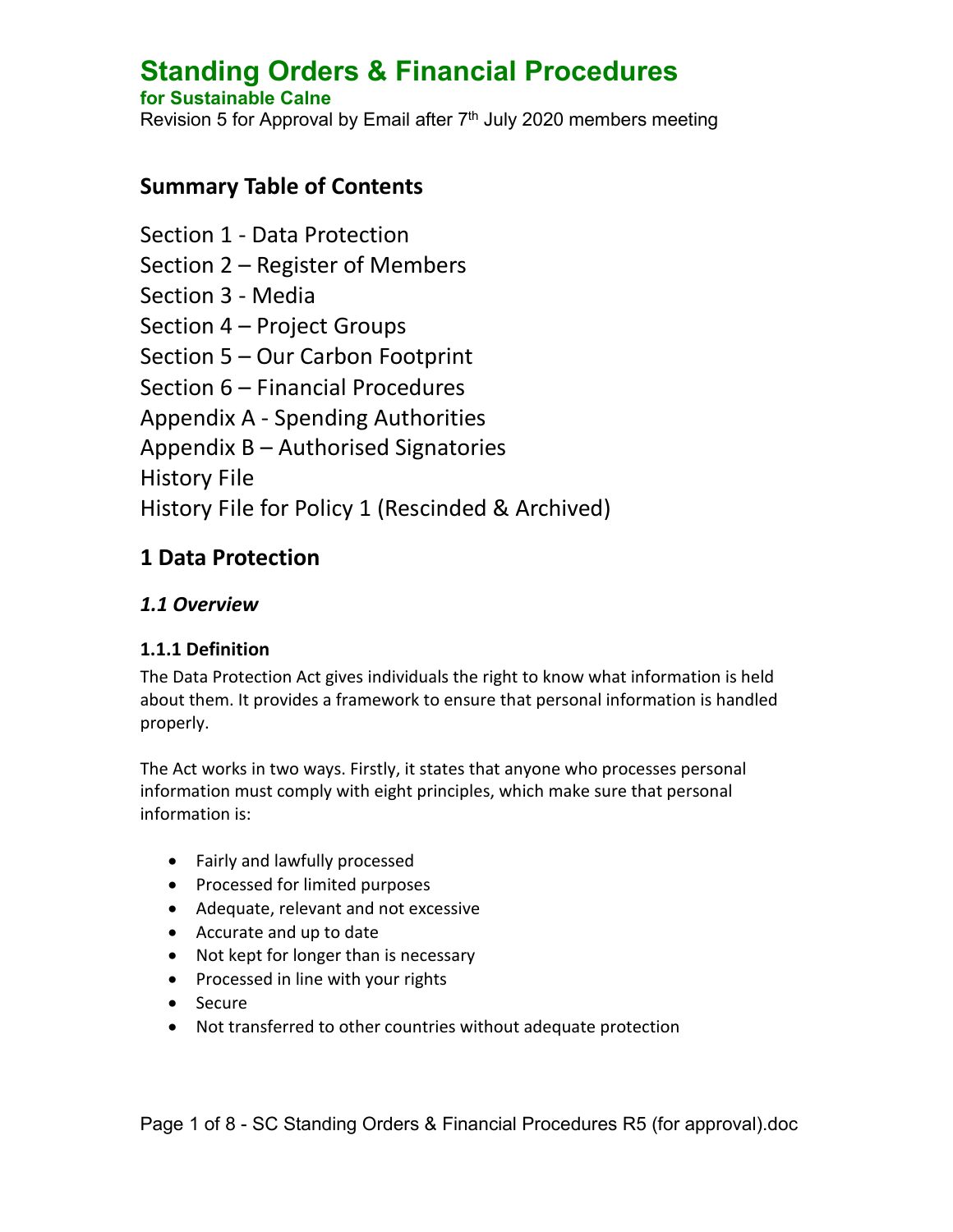Revision 5 for Approval by Email after 7<sup>th</sup> July 2020 members meeting

The second area covered by the Act provides individuals with important rights, including the right to find out what personal information is held on computer and most paper records.

Should an individual or an organisation feel they're being denied access to personal information they're entitled to, or feel their information has not been handled according to the eight principles, they can contact the Information Commissioner's Office for help. Complaints are usually dealt with informally, but if this isn't possible, enforcement action can be taken.

The Act applies to computer and paper records. Sustainable Calne (hereafter called 'the association') will limit the amount of information it holds on its members. Any data it does hold will be kept at two separate locations with two members of the Committee, (namely the current Treasurer and the Secretary) for protection of data. The data may be in electronic or paper form.

#### **1.1.2 Notification<sup>1</sup> Status**

The association will not Notify as a Data Controller under the Data Protection act since it is exempt as a voluntary not for profit organisation and whose data is only used for membership registration and administration of members activities. Any member can check this status by going to:<http://forms.informationcommissioner.gov.uk/notify/self/> and working through the questions (1-9).

# **2 Register of Members**

 $\overline{a}$ 

2.1.1 The register of members contains contact information about elected members and other members of working groups and consenting participants.

2.1.2 The register will be limited to: Name, telephone numbers, home address and email addresses (home and/or business according to member preference), except for Group membership when the organisation name and website address will be registered in addition to the organisation's representative's details.

2.1.3 The register will not be provided to third parties and will therefore not be available on the association's web site, other than for the main contacts and officers of the association.

Page 2 of 8 - SC Standing Orders & Financial Procedures R5 (for approval).doc

 $1$  Notification is the act of formally registering with the Data Protection Agency as a Controller of personal data.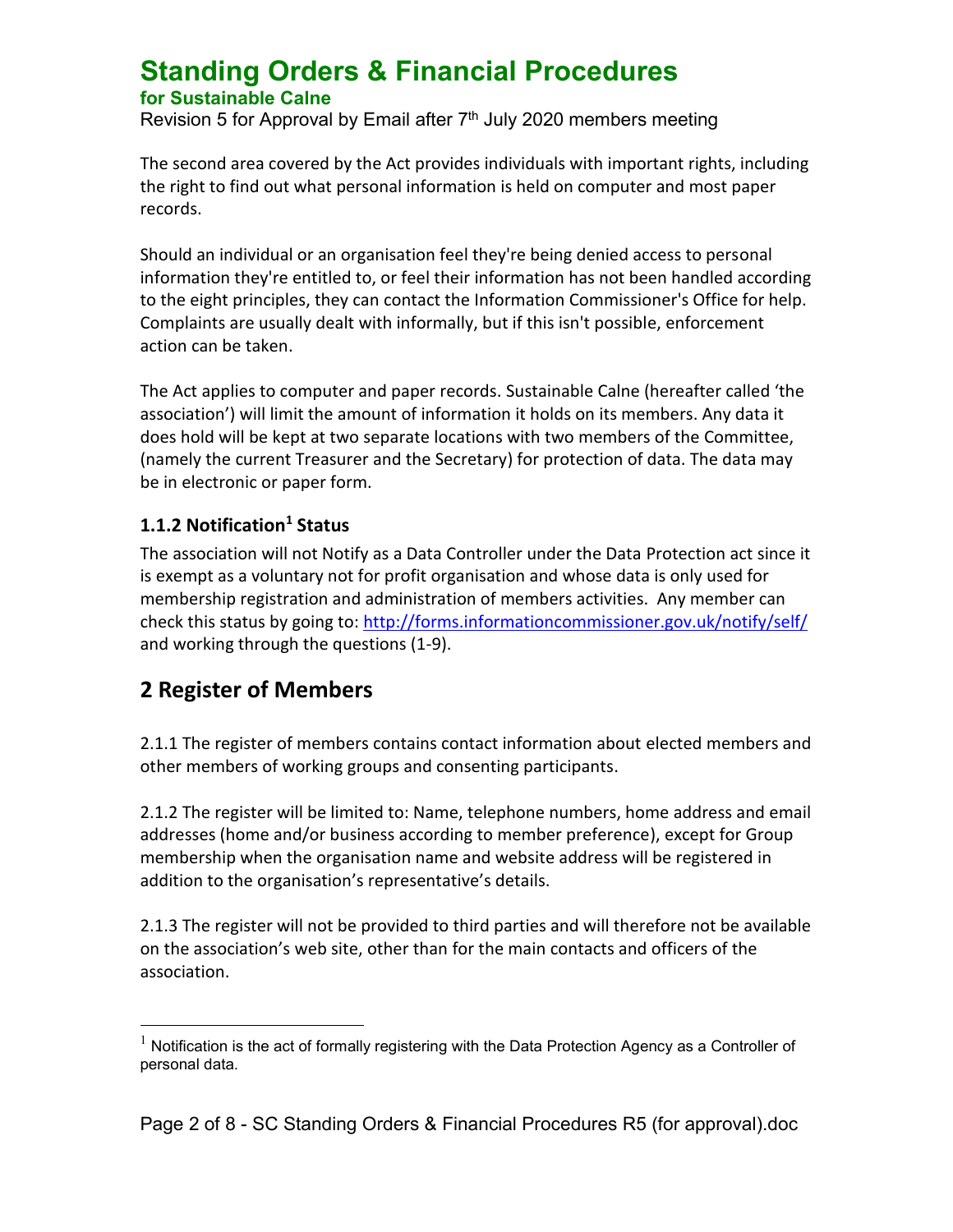Revision 5 for Approval by Email after 7<sup>th</sup> July 2020 members meeting

2.1.4 Members may have access to the register to check their data, upon request to the Secretary.

# **3. MEDIA: Mailings, media and public relations**

3.1 One representative has responsibility for maintaining mailing list and ensuring data protection and GDPR requirements are met.

3.2 One representative has responsibility for maintaining a webpage which includes archive of minutes of all meetings and the constitution.

3.3 One representative has responsibility for maintaining Facebook page which can be used by members to publicise activities relevant to the membership.

3.4 One representative has responsibility for maintaining other social media which can be used by members to publicise activities relevant to the membership.

3.5 No-one shall issue a news release or public statement about the opinions of Sustainable Calne unless it has been approved by the Core Membership.

# **4. Project Groups**

4.1 Any core member/representative can set up a project group to diversify activities or administrate**.**

4.2 Project groups aim to:

- Share information on their topic
- Agree a common approach if appropriate

4.3 Project groups can organise themselves however they want, within three constraints:

- A core member should lead the project group
- Each project group will report on what it's been doing to the open meetings
- A project group must not issue news releases or public statements in the name of Sustainable Calne without checking as described in section 3.5 above.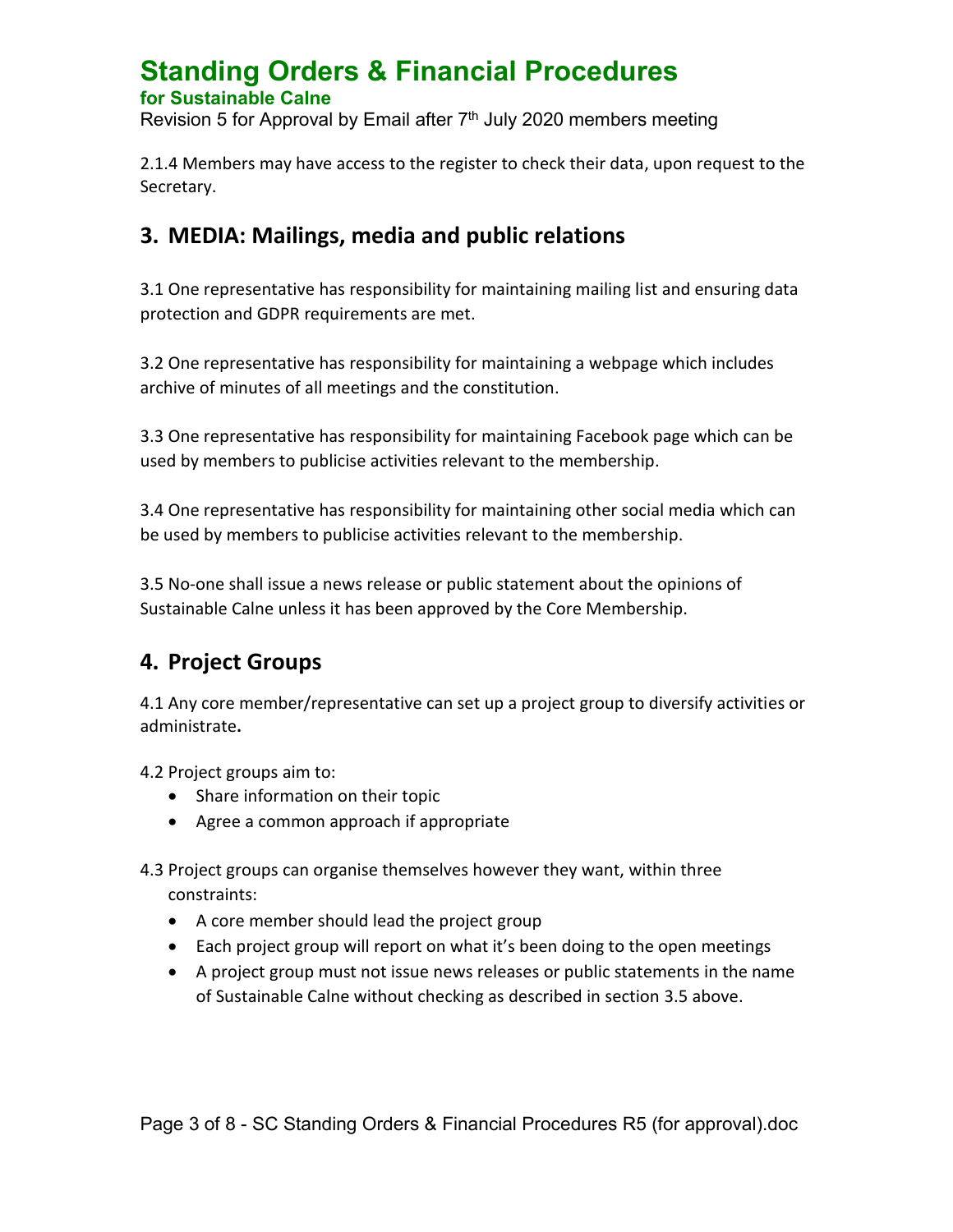# **Standing Orders & Financial Procedures**

#### **for Sustainable Calne**

Revision 5 for Approval by Email after 7<sup>th</sup> July 2020 members meeting

# **5. Our Carbon Footprint – Environmental Impact**

5.1 Sustainable Calne will measure and ensure that the project activities are carbon neutral, wherever possible.

5.2 It should be noted that there are some important enabling services like Websites, Facebook and other social media communications tools which are more difficult to determine how these resources can be contracted to be carbon neutral directly.

5.3 Sustainable Calne will investigate how these services should be evaluated when factoring in their carbon effect, in the overall aim towards carbon neutrality.

5.4 Renewable or recyclable materials will be used for all activities.

5.5 Each of the organisations invited to take part in the project will need to ensure that their contribution is carbon neutral.

5.6 All attendees will be encouraged to walk, scoot or cycle to the event.

5.7 All events run by Sustainable Calne where catering is involved will be plant based from the milk used in tea to meals and snacks etc.

# **6 Financial Procedures**

#### *6.1 Bank Account(s)*

6.1.1 Signatory Members<sup>2</sup> of the association shall have access to the bank account(s) for legitimate management of those accounts. No other person shall have access to the account(s).

6.1.2 Signatory Members of the association are required to ensure that they keep access codes<sup>3</sup> safe and secret to themselves. Such codes (as according to the Bank legal terms and conditions) shall not be shared with anyone.

 $\overline{a}$  $2$  "Signatory Members" of the association are the three officers plus one other member of the association who has been nominated as the fourth signatory to the account by the core membership.

<sup>&</sup>lt;sup>3</sup> Access codes to allow officers and other approved individuals to give instructions to and/or make transactions by phone or in person with the bank.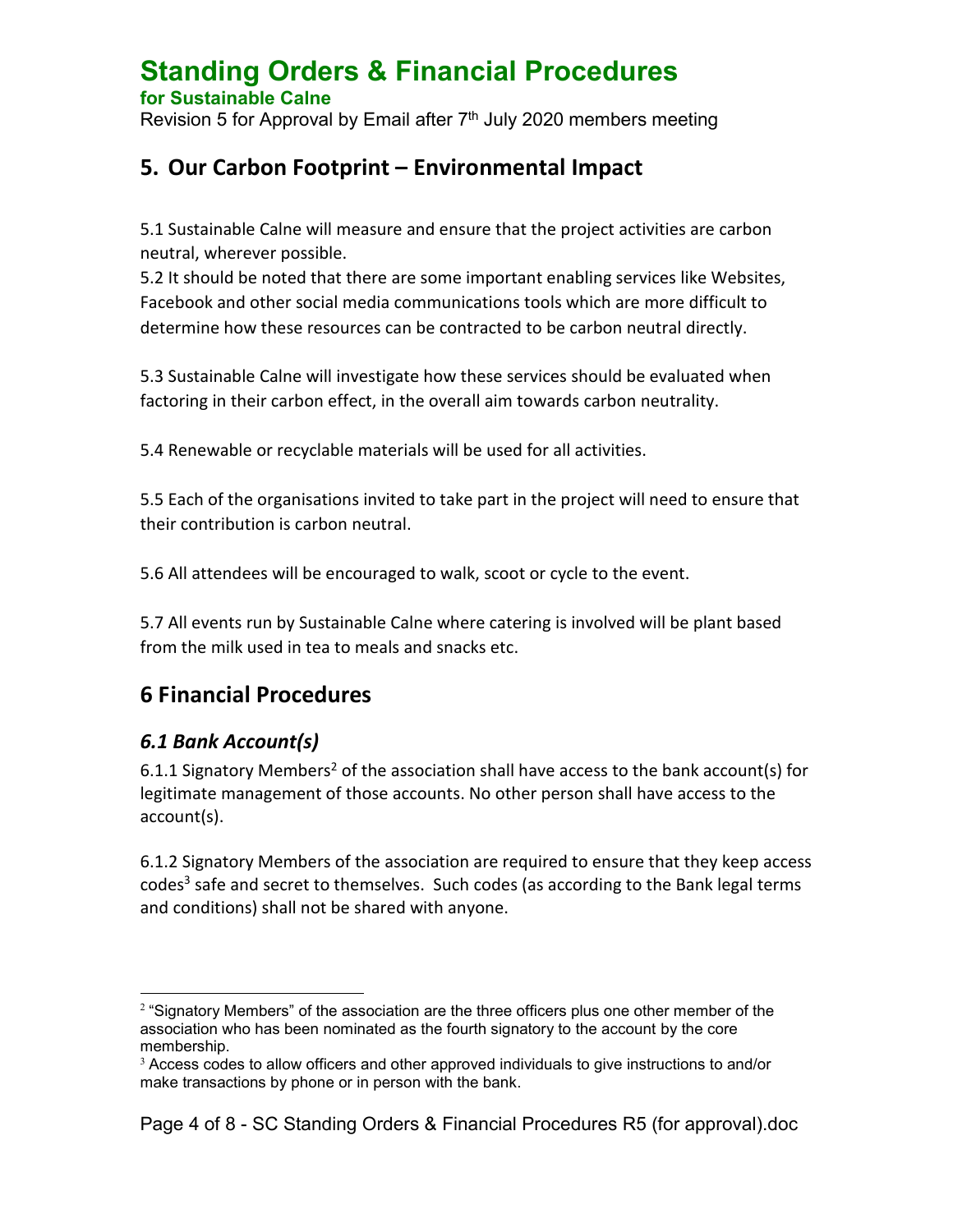Revision 5 for Approval by Email after 7<sup>th</sup> July 2020 members meeting

6.1.3 Under normal circumstances only the TREASURER will use the security access codes to give the Bank instructions.

6.1.4 Instructions may not normally be given to the bank without the Treasurer's knowledge, unless the Treasurer is unavailable due to being on holiday or otherwise indisposed, and another Officer has been approved by the association core membership to act on the Treasurer's behalf.

3.1.5 Any actual or suspected breach of security MUST be reported to the Bank and to the other signatory members of the association without delay.

#### *3.2 Spending Authority*

3.2.1 A table of spending authorities has been agreed by the association's core membership for the time being and can be found at Appendix A.

3.2.2 This table can be amended from time to time by revision of the standing orders.

#### *3.3 Authorised Signatories*

3.3.1 Authorised signatories are core members of the association and who are also signatories to the bank account(s). A list of current signatories can be found at Appendix B.

3.3.2 In accordance with these standing orders, and as the Bank has been instructed, TWO signatories are required to authorise a cheque transaction. However, all transactions MUST FIRST be authorised according to section 3.4 prior to authorising a cheque.

#### *3.4 Payments Procedures*

3.4.1 Payments from Unrestricted Funds<sup>4</sup> in the association's Bank Account(s) will be controlled using an association "Accounts (Spreadsheet) Workbook".

3.4.2 Payments can be made by cheque or electronic transaction, and only after:

- 1. An invoice or other documentary evidence that a payment is required is presented.
- 2. A payment voucher is completed by the Treasurer or other person requesting payment, and

Page 5 of 8 - SC Standing Orders & Financial Procedures R5 (for approval).doc

 $\overline{a}$  $4$  Unrestricted funds are those held in the association's reserves which have been given without any conditions as to their use.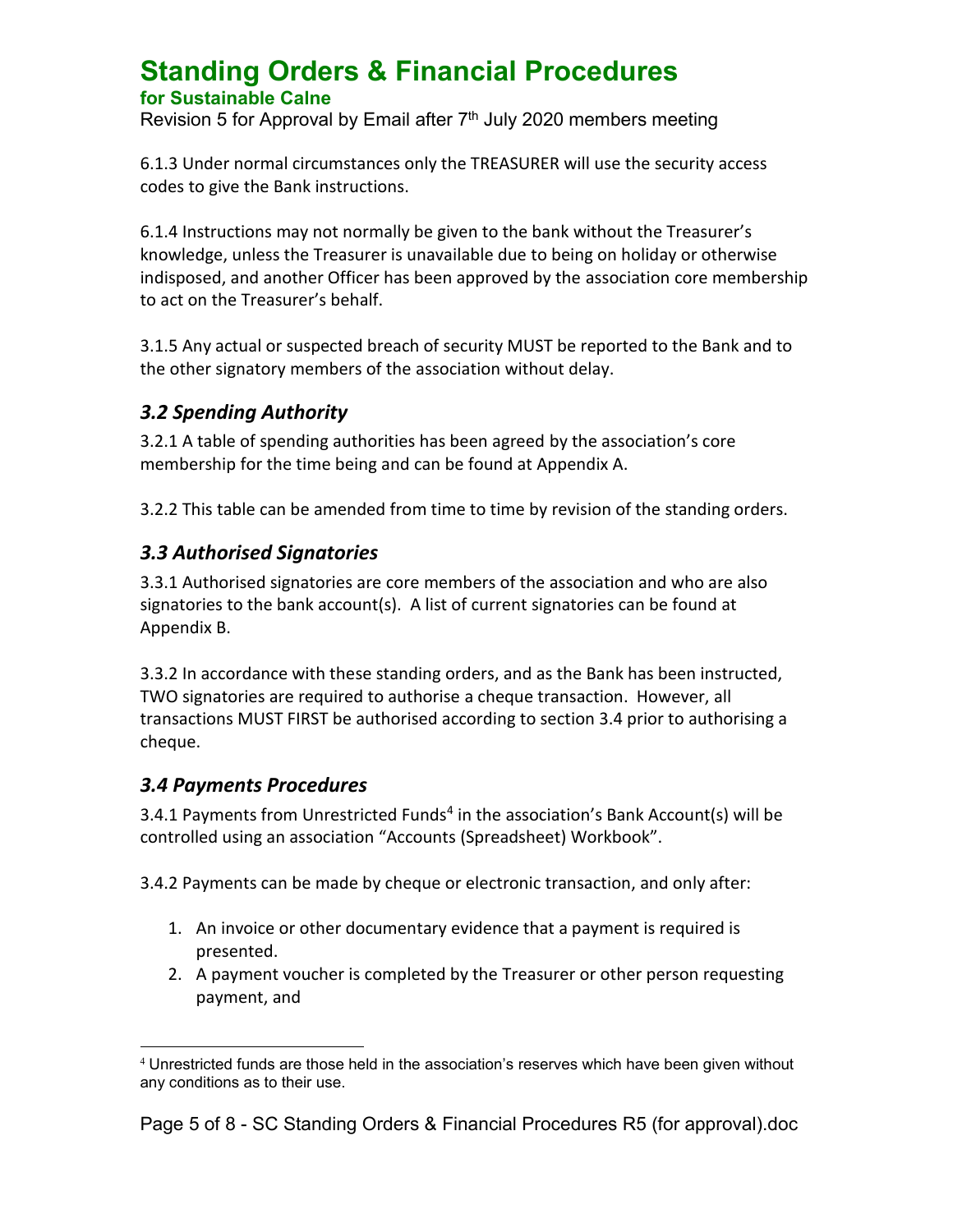Revision 5 for Approval by Email after 7<sup>th</sup> July 2020 members meeting

- 3. The voucher is duly authorised by two or three authorised signatories (see Appendix B) in accordance with the spending authority table in section at Appendix A.
- 4. For expenditure over the upper limit (see table at Appendix A) a PURCHASE ORDER MUST also be raised from the *Payment/Purchase Order document set* and duly authorised by two or three authorised signatories (see Appendix B) in accordance with the spending authority table notes at Appendix A.
- 5. The Accounts Workbook Journal will be updated to reflect the transaction.
- 6. The paper Voucher and attachments will be filed by the Treasurer in the Transaction File.

3.4.3 The Officers are responsible to ensure that the use of Restricted Funds<sup>5</sup> (those funds provided by grant bodies for specific purposes – specified projects and/or items) is in strict accordance with the Grantor/Donor's conditions.

3.4.4 Payments from Restricted funds will follow the procedure for Unrestricted Funds above, and be additionally controlled by the Accounts workbook restricted funds flag – which highlights restricted funds and restricted funds transactions.

3.4.5 It will be the responsibility of the Treasurer to ensure that Restricted fund transactions are recorded in accordance with the conditions of the grant. The Treasurer may need in some cases to consult with the other officers and/or the core membership before permitting restricted payments.

#### *3.5 Personal Expenses*

3.5.1 Personal expenses on behalf of the association will only be paid if the expenditure is pre-authorised by the officers.

3.5.2 Personal expenses transactions will be authorised as per section 3.3.1 and 3.3.2. of this document.

3.5.3 Authorisation of a personal expense incurred by an authorised signatory MUST NOT be authorised by the recipient.

Page 6 of 8 - SC Standing Orders & Financial Procedures R5 (for approval).doc

 $\overline{a}$  $5$  Restricted funds are those held in association's reserves which have been given with specific conditions as to their use.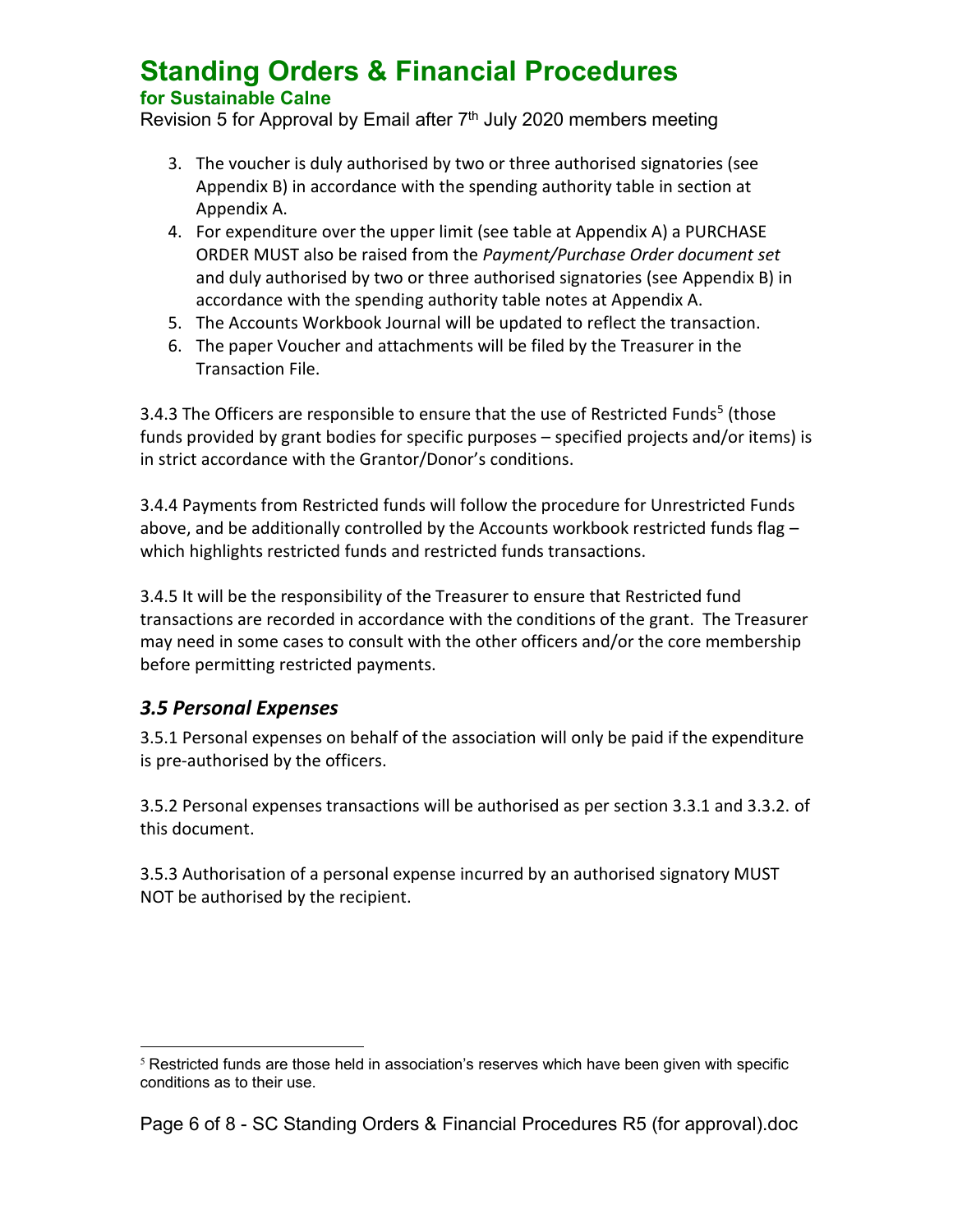Revision 5 for Approval by Email after 7<sup>th</sup> July 2020 members meeting

3.5.4 A Personal expense will use the Payment Voucher to record and authorise the expense.

#### *3.6 Grant Reporting*

The Officers are responsible to ensure that proper reporting according to the Grantor's conditions and requirements is undertaken.

# **4 Association Web Pages**

4.1 The content of any web pages created for the association should always reflect the aims and objectives of the association.

4.2 Web site content will be authorised by the officers.

4.3 If the association appoints a member or an agent to maintain the web site, the core membership will retain editorial rights over the content.

# **Appendix A: Spending Authorities**

| Up to £100.00                                                                      | <b>TWO Authorised signatures</b>   |  |
|------------------------------------------------------------------------------------|------------------------------------|--|
| Up to £300.00                                                                      | <b>THREE Authorised signatures</b> |  |
| Over £300.00                                                                       | Group Approval                     |  |
| Note1: Group Approval means core members in a general or extraordinary meeting and |                                    |  |
| which is quorate in accordance with the constitution for the time being.           |                                    |  |

# **Appendix B: Authorised Signatories**

The authorised signatories for 2020/21 are:

| <b>Full Name</b> | <b>Position in the Association</b> |
|------------------|------------------------------------|
| John Bennett     | Chair                              |
| Jenny Joyce      | Vice-chair                         |
| Tom Morris       | Secretary                          |
| Stan Woods       | Treasurer                          |